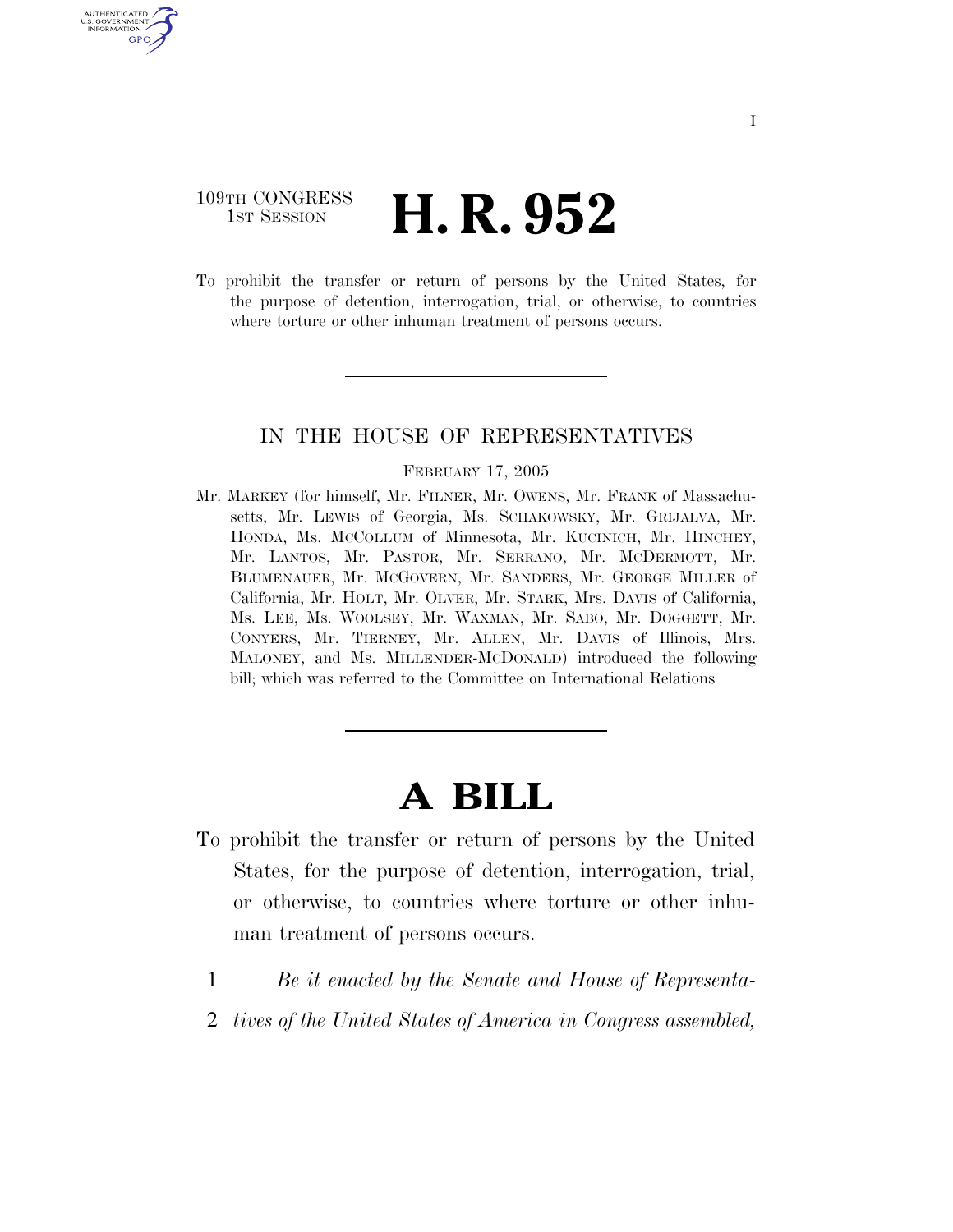#### **SECTION 1. SHORT TITLE.**

 This Act may be cited as the ''Torture Outsourcing Prevention Act''.

#### **SEC. 2. FINDINGS.**

The Congress finds the following:

 (1) The Universal Declaration of Human Rights states that ''No one shall be subjected to tor- ture or to cruel, inhuman, or degrading treatment or punishment.''.

 (2) The United Nations Convention against Torture and Other Cruel, Inhuman or Degrading Treatment or Punishment (in this Act referred to as the ''Convention against Torture'' ) defines torture as ''any act by which severe pain or suffering, whether physical or mental, is intentionally inflicted on a person for such purposes as obtaining from him or a third person information or a confession. . . .'', and which may be ''inflicted by or at the instigation of or acquiescence of a public official or other person acting in an official capacity.''.

 (3) Article 4 of the Convention against Torture obligates State parties to ensure that all acts of tor-23 ture are criminal offenses under domestic legislation, and current United States law, under section 2340A of title 18, United States Code, makes torture a 26 crime when committed outside of the United States.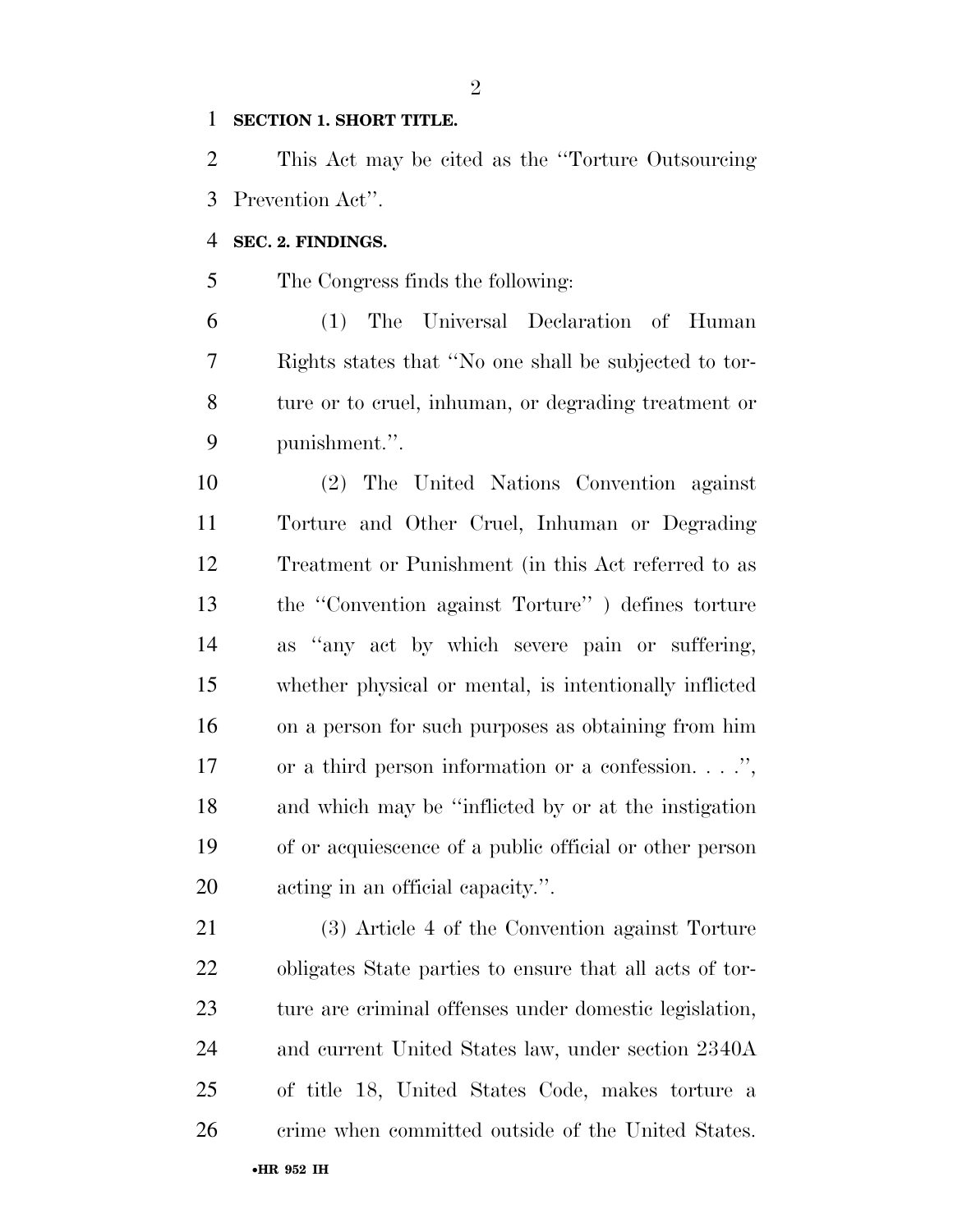| $\mathbf{1}$   | (4) Article 3 of the Convention against Torture       |
|----------------|-------------------------------------------------------|
| $\overline{2}$ | expressly prohibits sending a person to another       |
| 3              | State "where there are substantial grounds for be-    |
| $\overline{4}$ | lieving that he would be in danger of being subjected |
| 5              | to torture." It further provides that in making such  |
| 6              | determinations, governments must take into account    |
| 7              | the existence of "a consistent pattern of gross, fla- |
| $8\,$          | grant, or mass violations of human rights.".          |
| 9              | (5) In order to discourage the use of torture in      |
| 10             | interrogation, Article 15 of the Convention against   |
| 11             | Torture requires all state Parties to "ensure that    |
| 12             | any statement which is established to have been       |
| 13             | made as a result of torture shall not be invoked as   |
| 14             | evidence in any proceedings".                         |
| 15             | (6) The prohibition on torture and other ill          |
| 16             | treatment has been incorporated into the numerous     |
| 17             | international and regional human rights treaties, in- |
| 18             | cluding-                                              |
| 19             | (A) Article 7 of the International Covenant           |
| 20             | on Civil and Political Rights (ICCPR), ratified       |
| 21             | by 154 countries, including the United States in      |
| 22             | 1992;                                                 |
| 23             | (B) the Convention against Torture, rati-             |
| 24             | fied by 139 countries, including the United           |
| 25             | States in 1994;                                       |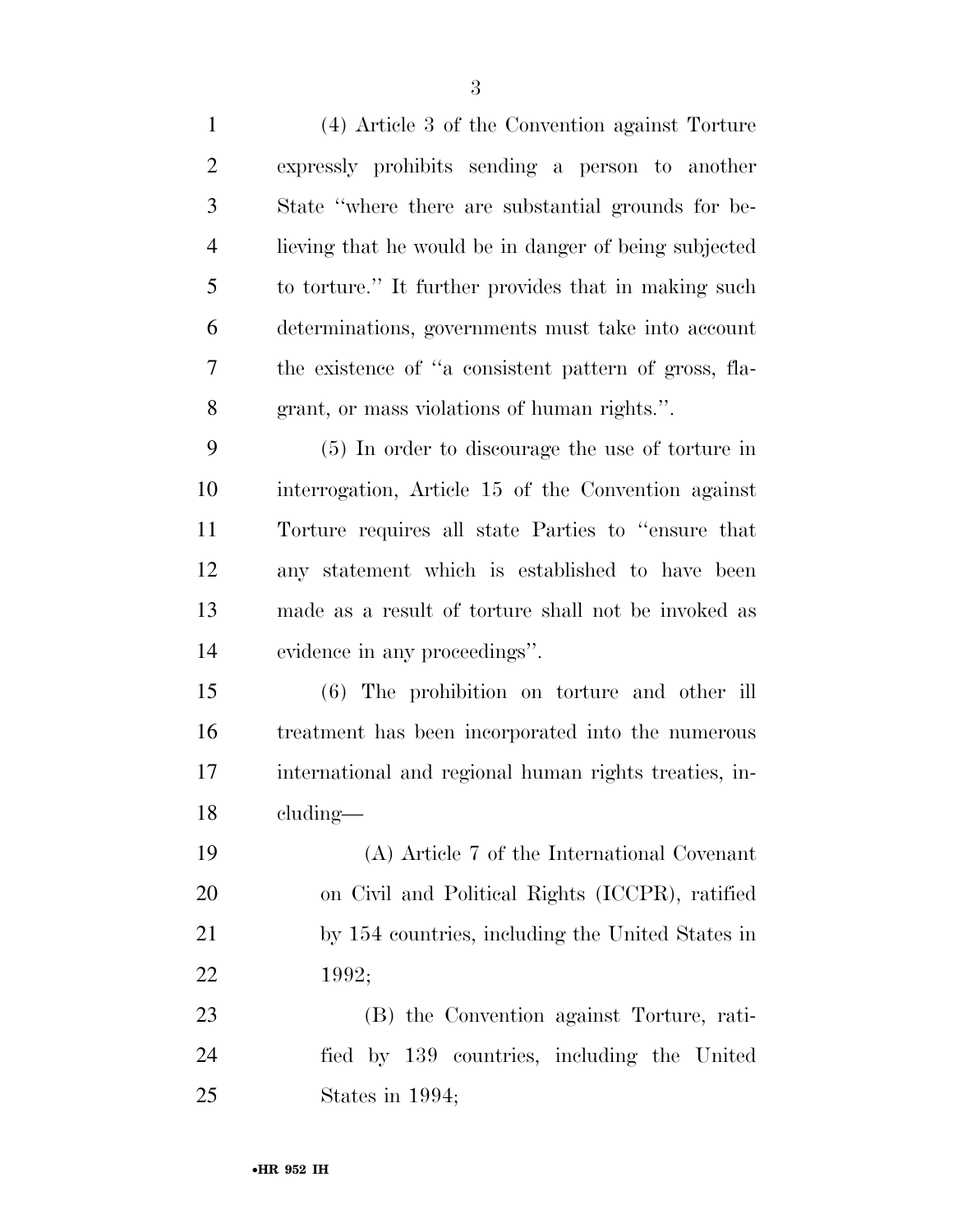| $\mathbf{1}$   | (C) the American Convention on Human                   |
|----------------|--------------------------------------------------------|
| $\overline{2}$ | Rights;                                                |
| 3              | (D) the European Convention for the Pro-               |
| $\overline{4}$ | tection of Human Rights and Fundamental                |
| 5              | Freedoms; and                                          |
| 6              | (E) the African Charter on Human and                   |
| $\overline{7}$ | Peoples' Rights.                                       |
| 8              | (7) The prohibition against torture and inhu-          |
| 9              | mane treatment is also fundamental to the laws gov-    |
| 10             | erning the conduct of parties in armed conflicts, as   |
| 11             | enshrined in the Geneva Conventions of 1949 and        |
| 12             | their Protocols, which establish a duty to protect the |
| 13             | life, health, and safety of civilians and other non-   |
| 14             | combatants, including soldiers who are captured or     |
| 15             | who have laid down their arms, prohibit "violence of   |
| 16             | life and person, in particular murder of all kinds,    |
| 17             | mutilation, cruel treatment, and torture", "outrages   |
| 18             | upon personal dignity, in particular humiliating, and  |
| 19             | degrading treatment", and prohibit the use of force    |
| 20             | to obtain information, stipulating that "No physical   |
| 21             | or moral coercion shall be exercised against pro-      |
| 22             | tected persons, in particular to obtain information    |
| 23             | from them or from third parties.".                     |
|                | $1 \quad \alpha$                                       |

 (8) The United States Government informed the United Nations in 1999 that in the United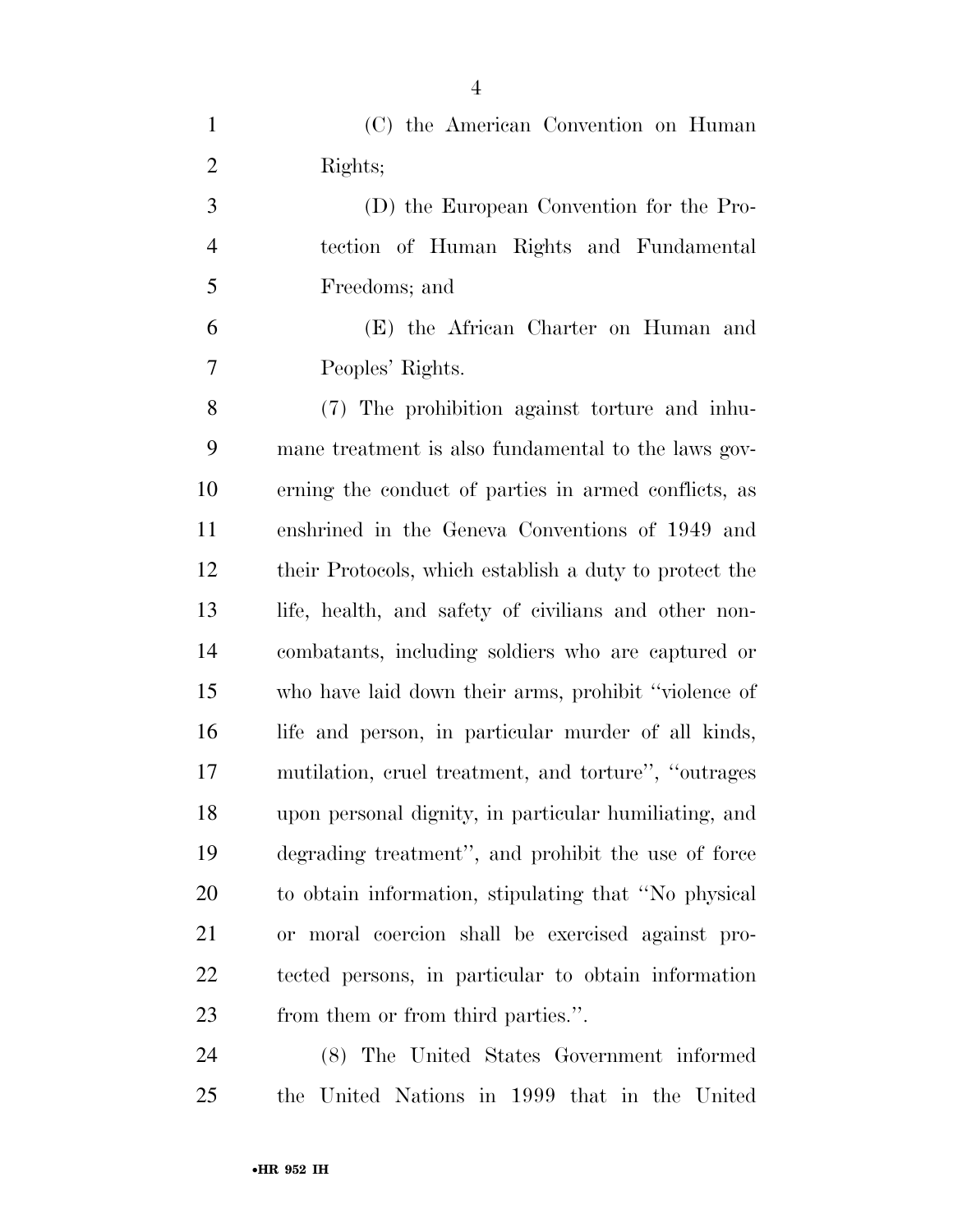States, the use of torture ''is categorically denounced as a matter of policy and as a tool of state authority . . . No official of the government, Federal, State, or local, civilian, or military, is authorized to commit or to instruct anyone else to commit torture. Nor may any official condone or tolerate torture in any form . . . Every act of torture within the meaning of the [Convention against Torture] is illegal under existing Federal and State law, and any individual who commits such an act is subject to penal sanc-tions as specified in criminal statutes.''.

 (9) In the United States, the practice of torture violates numerous provisions of the United States Constitution and its Bill of Rights, including the right under the Fourth Amendment to be free of un- reasonable search or seizure, which encompasses the right not to be abused by the police, the right under the Fifth Amendment against self-incrimination, which encompasses the right to remain silent during interrogations, the guarantees of due process under the Fifth and the Fourteenth Amendments, which ensure fundamental fairness in criminal justice sys- tem, and the right under the Eighth Amendment to be free of cruel or unusual punishment.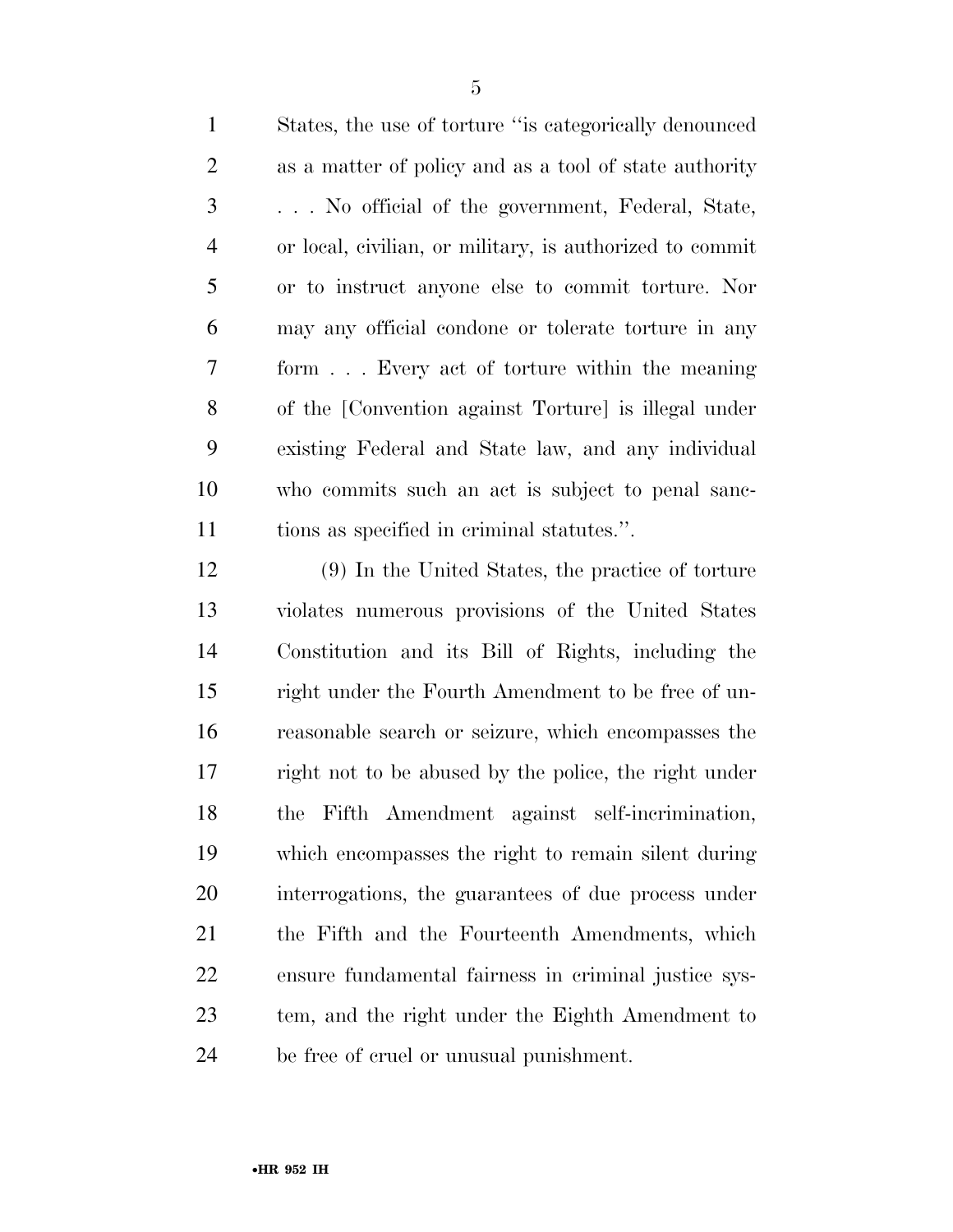(10) In numerous cases, the United States Su- preme Court has condemned the use of force amounting to torture or other forms of ill treatment during interrogations, including such practices as whipping, slapping, depriving a prisoner of food, water, or sleep, keeping a prisoner naked or in a small cell for prolonged periods, holding a gun to a

prisoner's head, or threatening a prisoner with mob

violence.

 (11) Section 2242(a) of the Foreign Affairs Re- form and Restructuring Act of 1998 (Public Law 105–277; 8 U.S.C. 1231 note) states that ''It shall be the policy of the United States not to expel, ex- tradite, or otherwise effect the involuntary return of any person to a country in which there are substan- tial grounds for believing the person would be in danger of being subjected to torture, regardless of whether the person is physically present in the United States.'' . To do otherwise would violate our obligations under Article 3 of the Convention against Torture.

 (12) Transferring, rendering, removing, return- ing, or extraditing persons in the custody of the United States to any other country where torture or cruel, inhuman, or degrading treatment is commonly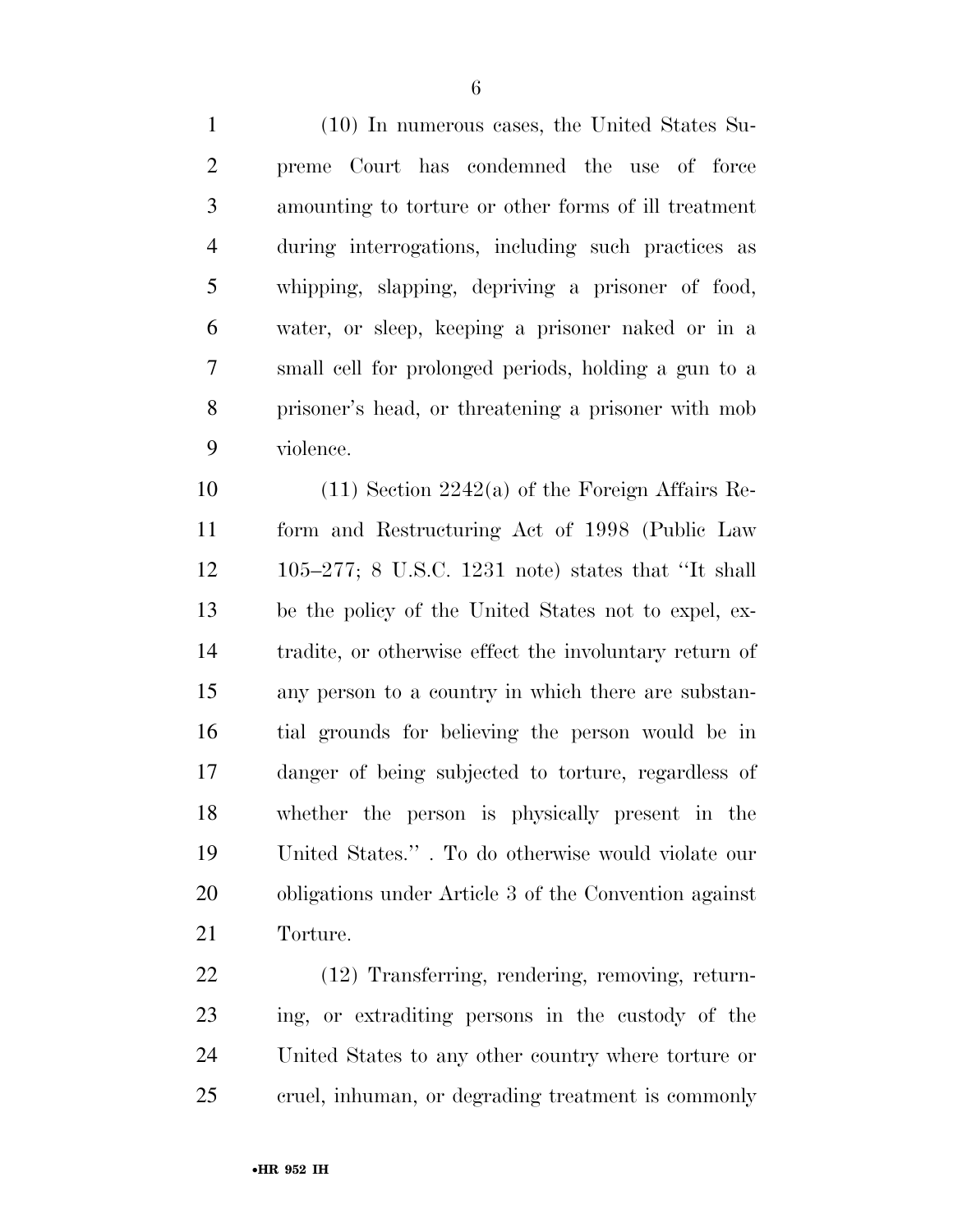used in the detention and interrogation of individ- uals is inconsistent with international human rights law, including various human rights treaties ratified by the United States, the Constitutional protections against torture or inhuman treatment, and the val- ues and principles upon which the United States was founded.

 (13) Recent practices have weakened the safe- guards under applicable laws, such as the procedures under the immigration laws of the United States governing removals from the United States, and per- sons have been transferred from the custody of the United States to that of other governments entirely outside of any legal framework.

 (14) It is critically important that all transfers of individuals to other countries occur with full due process of law and in conformity with the obligations of the United States under article 3 of the Conven-tion Against Torture.

 (15) The reliance on diplomatic or other assur- ances from a government that it will not torture or ill-treat a person returned to that government is an ineffective safeguard for protecting persons from 24 torture or ill treatment. Such assurances from a gov-ernment known to engage in systematic torture are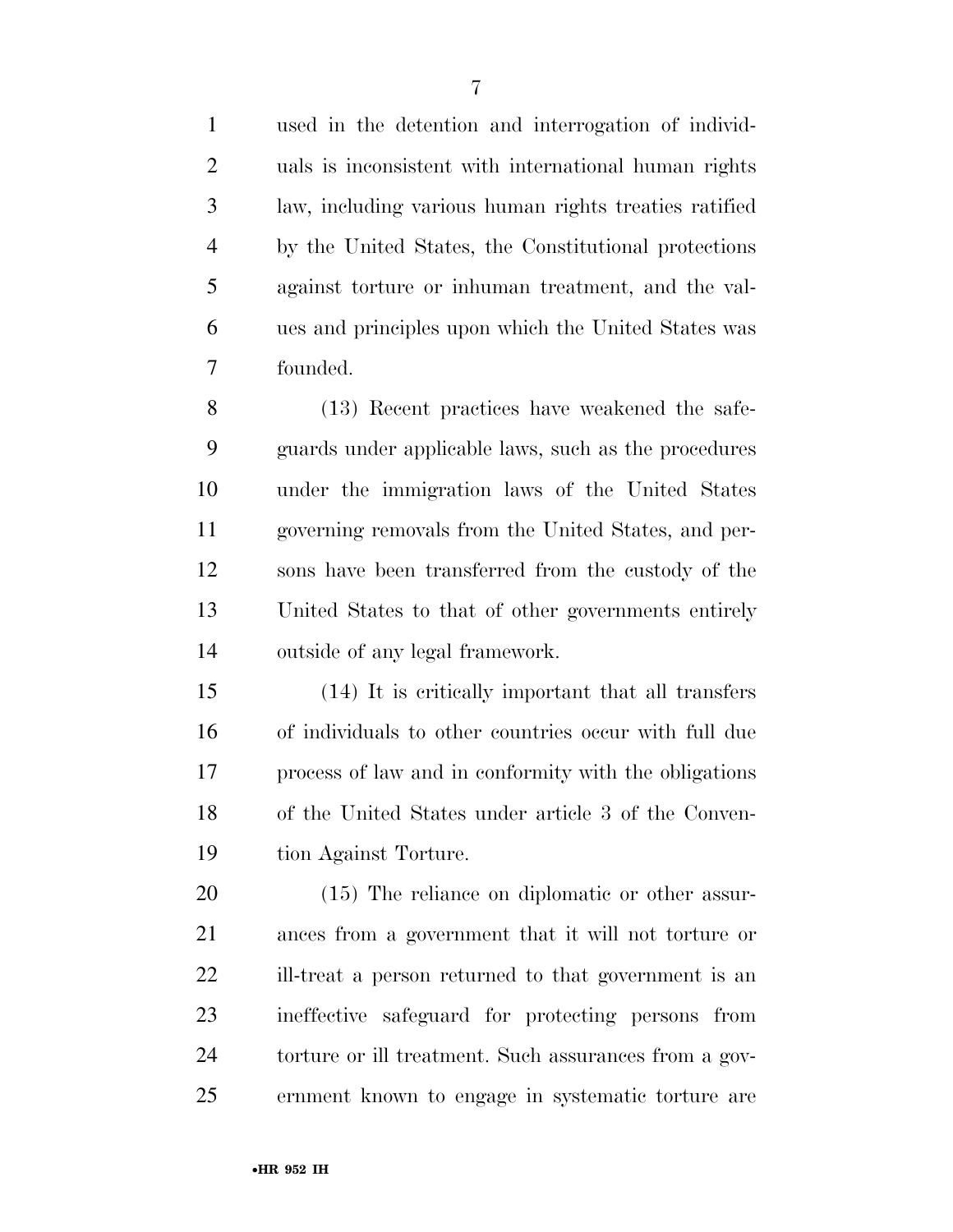inherently unreliable. There is strong evidence that governments such as those of Egypt, Syria, and Uzbekistan have violated such assurances they have provided.

 (16) The United Nation's leading expert on tor- ture, the Special Rapporteur on Torture, recently ex- amined the practice of rendition in situations that implicate the prohibition on returning persons to countries where they may face torture. The Special Rapporteur noted with concern that such practices appear to be on the rise over the past 3 years. After examining the growing use of diplomatic or other as- surances described in paragraph (14), the Special Rapporteur stated that such assurances may not be used in circumstances where a country has a record of ''systematic practice of torture''. In such cases, the individual's right not to be subjected to torture must be respected, and the individual may not be re-turned to that country.

#### **SEC. 3. TRANSFER OF PERSONS.**

 (a) REPORTS TO CONGRESS.—Beginning 30 days after the date of the enactment of this Act and every 12 months thereafter, the Secretary of State shall complete and submit to the appropriate congressional committees a list of countries where there are substantial grounds for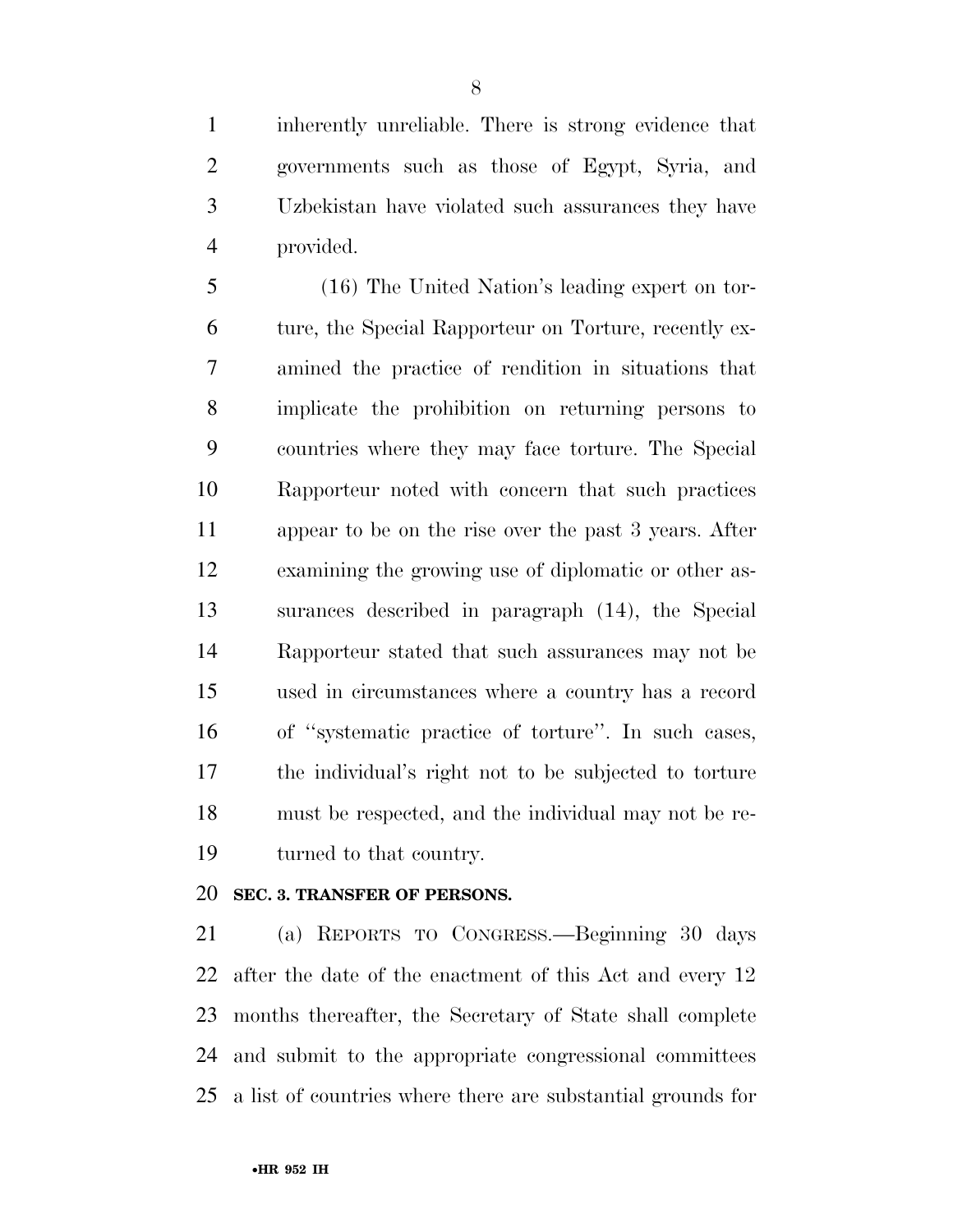believing that torture or cruel, inhuman, or degrading treatment is commonly used in the detention of or interro- gation of individuals. The list shall be compiled on the basis of the information contained in the most recent an- nual report of the Secretary of State submitted to the Speaker of the House of Representatives and the Com- mittee on Foreign Relations of the Senate under section 116(d) of the Foreign Assistance Act of 1961 (22 U.S.C.  $2151n(d)$ ).

 (b) PROHIBITION ON TRANSFERRING PERSONS.— Any person who is imprisoned, detained, or held for trans- fer to another country by, or is otherwise in the custody of, a department, agency, or official of the United States Government, or any contractor of any such department or agency, may not be transferred, rendered, or re-turned—

 (1) to a country included on the most recent list submitted under subsection (a), for the purpose of detention, interrogation, trial, or otherwise; or

 (2) to any other country if there are substantial grounds to believe that the person will be transferred to a country included in the most recent list sub-mitted under subsection (a).

(c) WAIVERS.—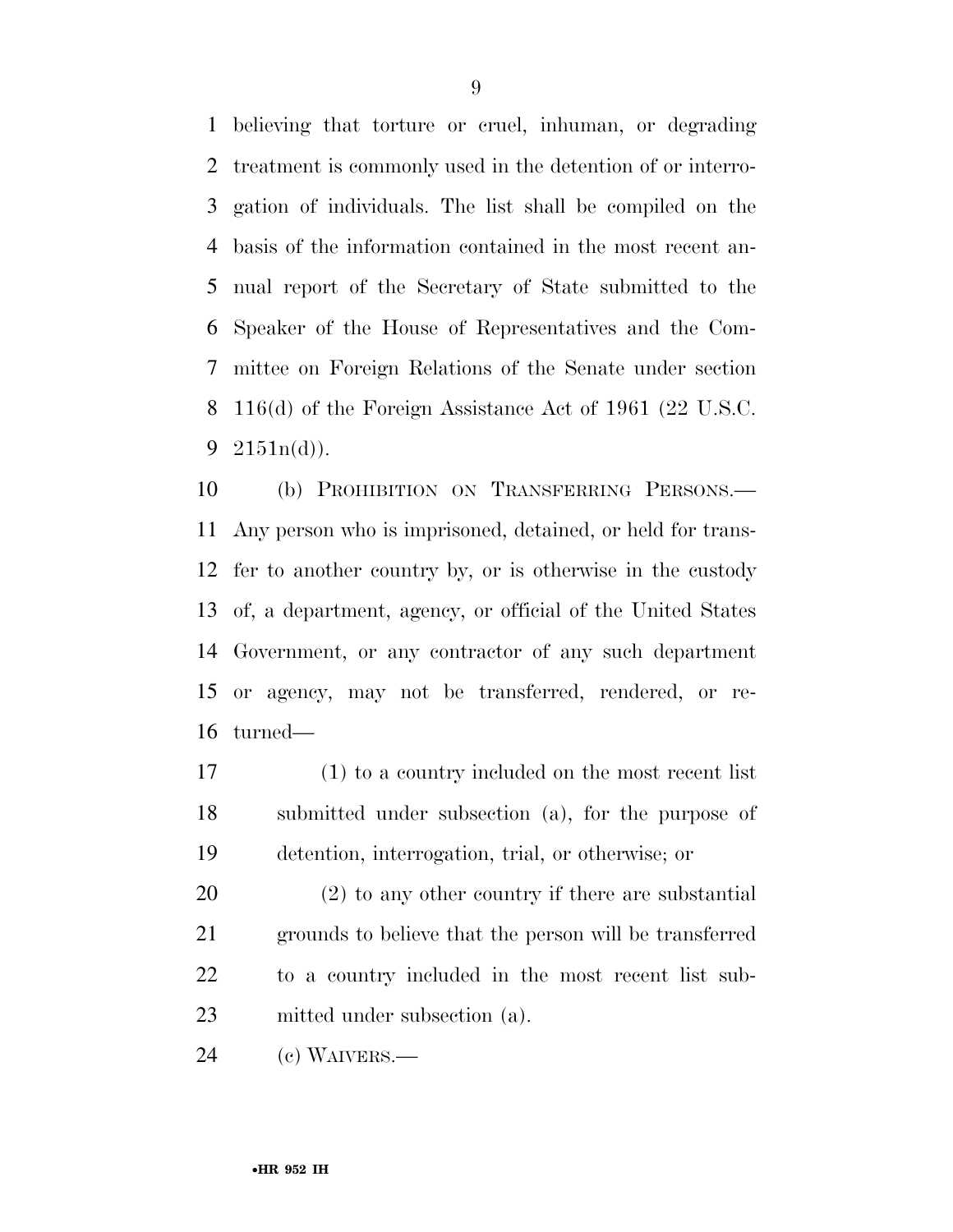| $\mathbf{1}$   | (1) AUTHORITY.—The Secretary of State may             |
|----------------|-------------------------------------------------------|
| $\overline{2}$ | waive the prohibition contained in subsection (b)     |
| 3              | with respect to the government of a country if the    |
| $\overline{4}$ | Secretary certifies to the appropriate congressional  |
| 5              | committees that—                                      |
| 6              | (A) that government has ended the acts of             |
| 7              | torture or cruel, inhuman, or degrading treat-        |
| 8              | ment that were the basis for the inclusion of         |
| 9              | that country on the list; and                         |
| 10             | (B) there is in place a mechanism that                |
| 11             | assures the United States in a verifiable man-        |
| 12             | ner that a person transferred, rendered, or re-       |
| 13             | turned will not be tortured or subjected to           |
| 14             | cruel, inhuman, or degrading treatment in that        |
| 15             | country, including, at a minimum, immediate,          |
| 16             | unfettered, and continuing access, from the           |
| 17             | point of return, to each such person by an inde-      |
| 18             | pendent humanitarian organization.                    |
| 19             | (2) ASSURANCES INSUFFICIENT.—Written<br>or            |
| 20             | verbal assurances made to the United States by the    |
| 21             | government of a country that persons transferred,     |
| 22             | rendered, or returned to the country will not be tor- |
| 23             | tured or subjected to cruel, inhuman, or degrading    |
| 24             | treatment, are not sufficient to meet the require-    |
| 25             | ments of paragraph $(1)(B)$ .                         |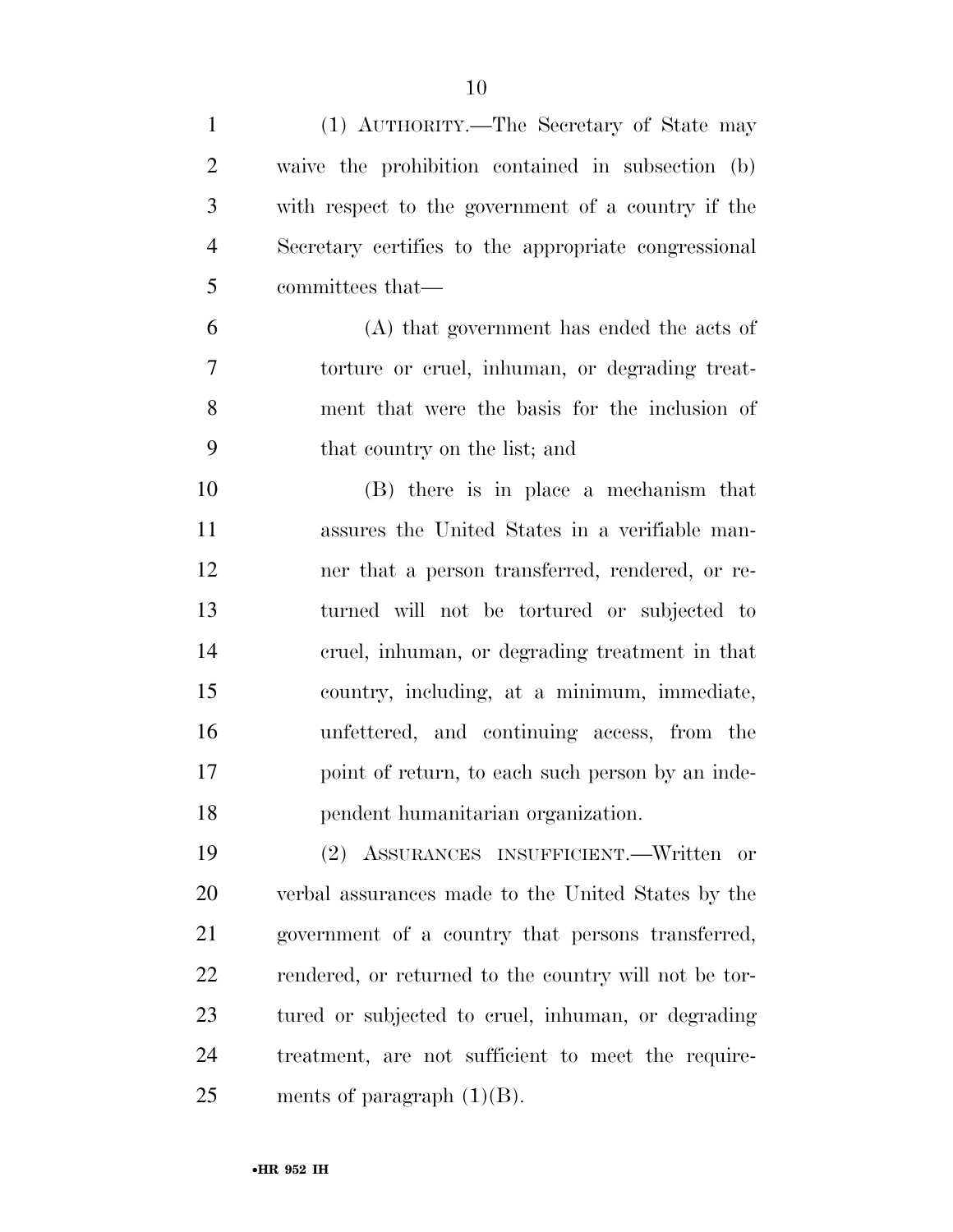(d) TREATY-BASED EXTRADITION EXEMPTION.—(1) The prohibition contained in subsection (b) shall not be construed to apply to the legal extradition of a person under a bilateral or multilateral extradition treaty if, prior to such extradition, that person has recourse to a court in the United States of competent jurisdiction to challenge the extradition on the basis that there are substantial grounds for believing that the person would be in danger of being subjected to torture or cruel, inhuman, or degrad-ing treatment in the country requesting such extradition.

 (2) ASSURANCES INSUFFICIENT.—Written or verbal assurances made to the United States by the government of a country that persons transferred, rendered, or re- turned to the country will not be tortured or subjected to cruel, inhuman, or degrading treatment, are not suffi- cient basis for believing that the person would not be in subjected to torture or cruel, inhuman, or degrading treat- ment in the country requesting such extradition pursuant to paragraph (1).

## **SEC. 4. IMPLEMENTATION OF OBLIGATION NOT TO RE-TURN TO RISK OF TORTURE.**

 (a) IN GENERAL.—Section 2242 of the Foreign Af- fairs Reform and Restructuring Act of 1998 (8 U.S.C. 1231 note) is amended by striking subsection (b) and in-serting the following: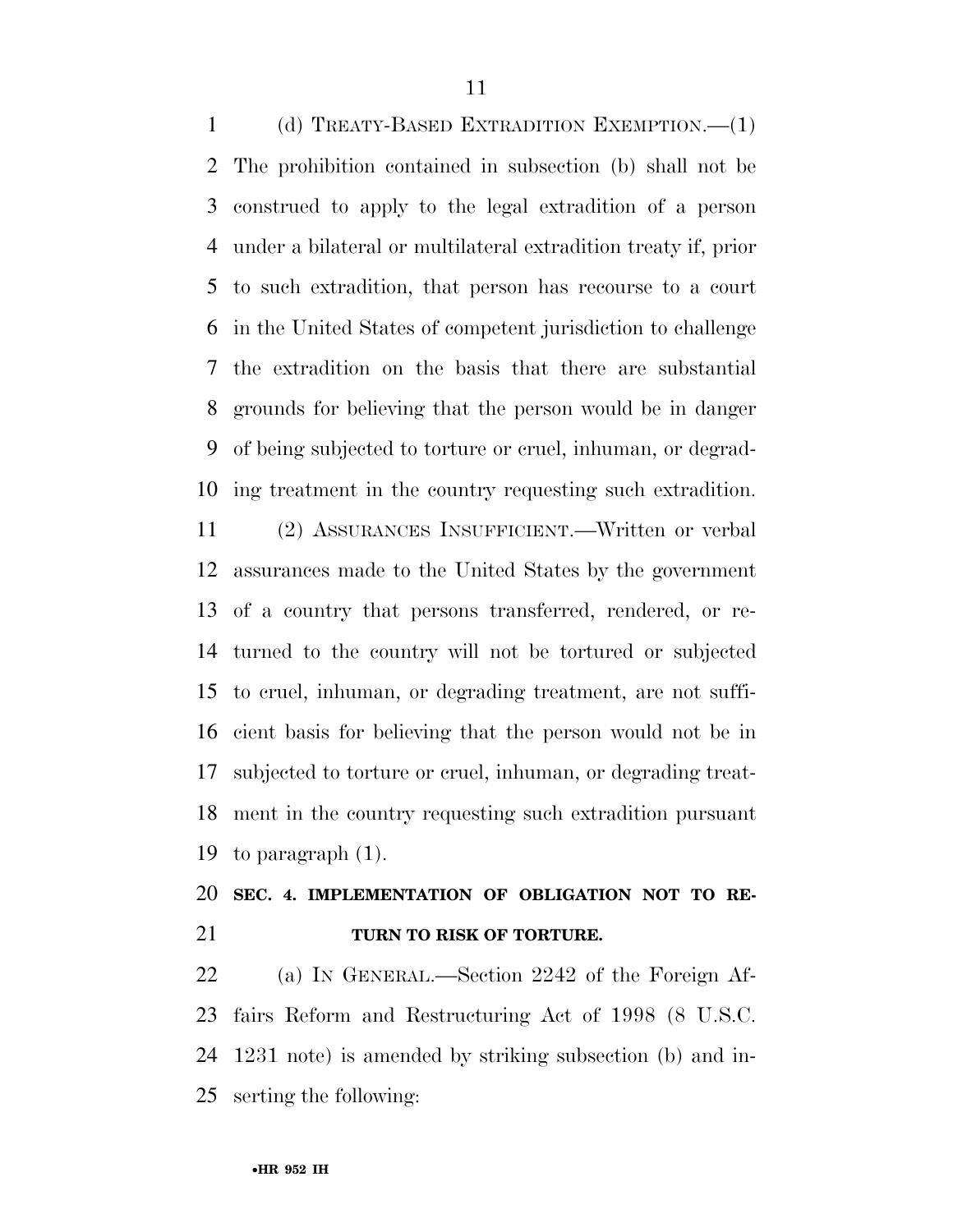1 "(b) REGULATIONS.—

| "(1) ISSUANCE.—Not later than 120 days after         |
|------------------------------------------------------|
| of the enactment of the Torture<br>the<br>date       |
| Outsourcing Prevention Act, the heads of the appro-  |
| priate Government agencies shall prescribe regula-   |
| tions to implement the obligations of the United     |
| States under Article 3 of the United Nations Con-    |
| vention Against Torture and Other Cruel, Inhuman     |
| or Degrading Treatment or Punishment, subject to     |
| any reservations, understandings, declarations and   |
| provisor contained in the United States Senate reso- |
| lution of ratification of the Convention.            |
| "(2) REQUIREMENTS OF REGULATIONS.—Regu-              |
| lations issued by the head of an agency under para-  |
| $graph(1) shall set forth$ —                         |
| $\cdot$ (A) the responsibilities of the agency, its  |
| employees, and its contractors to comply, both       |
| within and outside of the United States, with        |
| the obligations of the United States under Arti-     |
| cle 3 of the Convention Against Torture re-          |
| ferred to in paragraph $(1)$ ; and                   |
| "(B) the process by which a person may               |
| raise and adjudicate in an independent judicial      |
| forum a claim that his or her transfer would be      |
|                                                      |

in violation of Article 3 of the Convention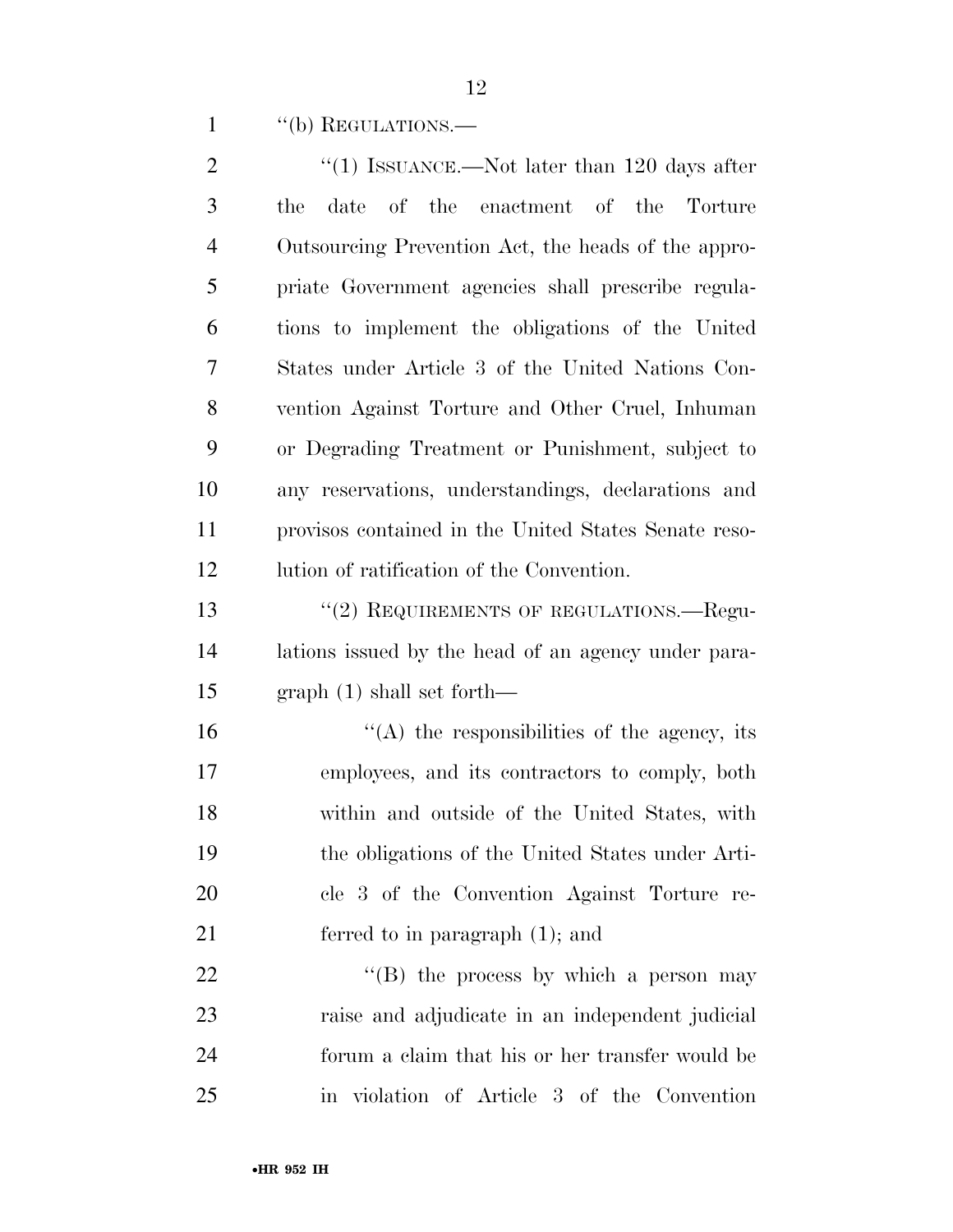Against Torture referred to in paragraph (1), including the process by which the individual being transferred can challenge any diplomatic or other assurances received from the govern- ment to which the individual would be returned that the individual will not be subjected to tor-ture or ill treatment.

8 "(3) DEFINITION.—For purposes of this sub- section, the term 'appropriate Government agencies' means the intelligence community (as defined in sec- tion 3(4) of the National Security Act of 1947 (50 U.S.C. 401a(4))), the Departments of State, De- fense, Homeland Security, and Justice, the United States Secret Service, the United States Marshals Service, and any other law enforcement, national se- curity, intelligence, or homeland security agency which imprisons, detains, or transfers prisoners or detainees, or which otherwise takes or assumes cus- tody of persons, or transfers persons to another country.''.

(b) EXISTING REGULATIONS.—

22 (1) IN GENERAL.—The amendment made by subsection (a) does not nullify any regulations issued by an agency, before the effective date of this Act, under section 2242(b) of the Foreign Affairs Reform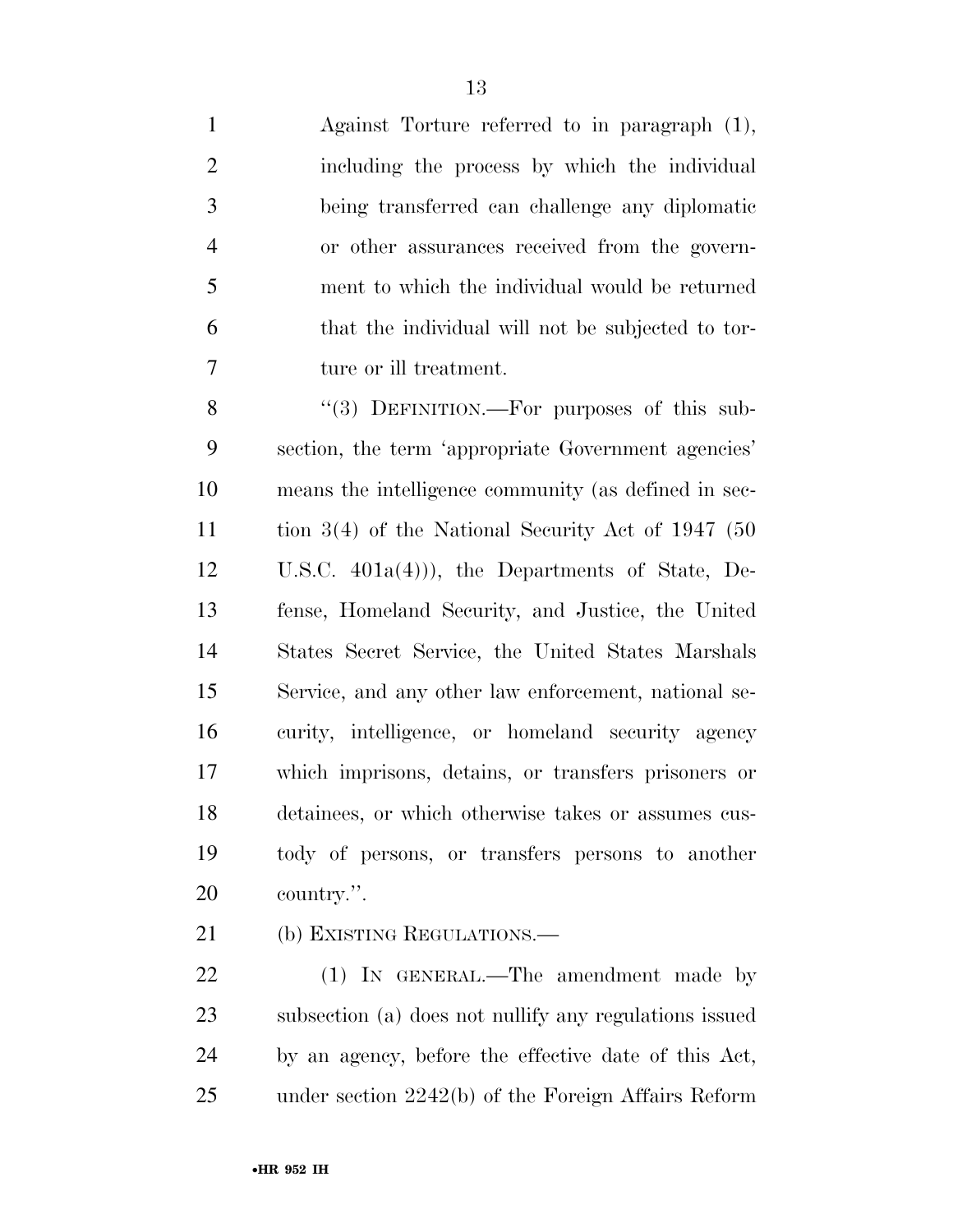and Restructuring Act of 1998. In such a case, the agency shall amend such regulations to comply with the amendment made by subsection (a) of this sec-tion.

 (2) SPECIAL RULE CONCERNING IMMIGRATION LAWS.—Notwithstanding any other provision of this Act, or any amendment made by this Act, nothing in this Act shall be construed to affect immigration 9 laws (as defined in section  $101(a)(17)$  of the Immi- gration and Nationality Act (8 U.S.C. 1101(a)(17))), or regulations issued pursuant to im- migration laws, except that the Secretary of Home- land Security, not later than 120 days after the date of the enactment of this Act, shall revise the regula- tions issued by the Secretary to implement section 2242 of the Foreign Affairs Reform and Restruc- turing Act of 1998 (8 U.S.C. 1231 note) so as to ensure that written or verbal assurances made by the government of a country that a person in immi- gration proceedings in the United States (including asylum proceedings) will not be tortured or sub- jected to cruel, inhuman, or degrading treatment if the person is removed by the United States to the country are not, standing alone, a sufficient basis for believing that the person would not be tortured